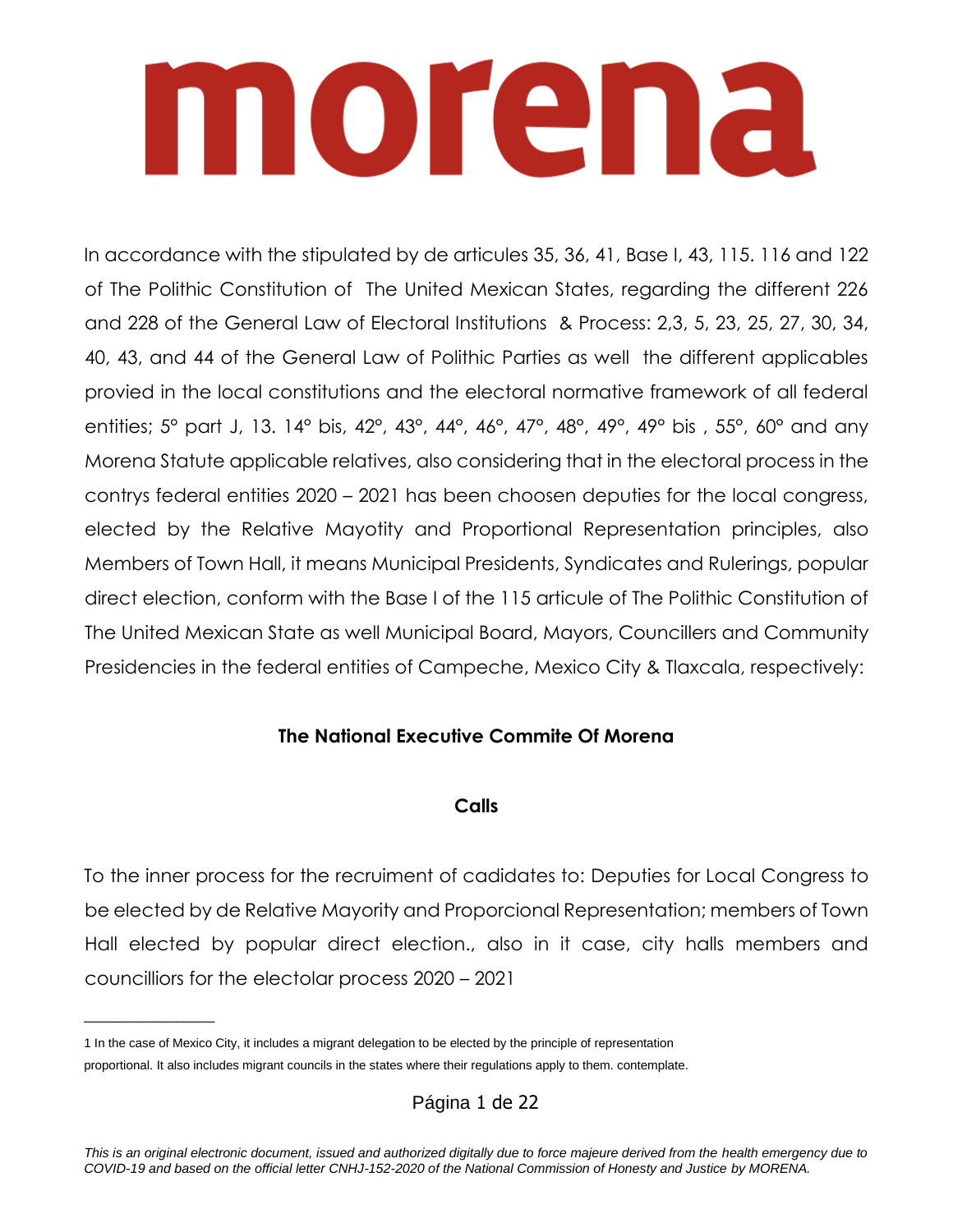in the federal entities of Aguascalientes, Baja California, Baja California Sur, Campeche, Colima, Chiapas, Chihuahua, Mexico City, Guanajuato, Guerrero, Jalisco, State of Mexico, Michoacán, Morelos, Nayarit, Nuevo León, Oaxaca, Puebla, Querétaro, San Luís Potosí, Sinaloa, Sonora, Tabasco, Tamaulipas, Tlaxcala, Veracruz, Yucatán and Zacatecas, for de Deputies to apply for de Local Congress to be elected by The Relative Mayority and Popular Representation pinciples, to the electoral process 2020 – 2021 in the states of Durango & Hidalgo; Town Hall members to be elected by popular direct election for the process 2020- 2021 in the states of Coahuila & Quintana Roo; the extraordinary election of Town Hall Members in Acaxochitlán, & Ixmiquilpan of Hidalgo State; as well Municipal Boards and Community Presidencies in the states of Campeche, & Tlaxcala, respectively conform the following:

**Base I:** The applicants register to take up the candidacies will be realize in front of The National Comission of Elections in the following terms:

- **a)** Considering the extraordinary condition caused by the Sars Cov 2 (COVID 19) viral pandemic, to privilege the rigth of healthness and reduce at the most de human contact, granted their Prtitcipation rigth, the register in fact Will be on line.
- **b)** The on line register Will be realize on the web site: [https://registrocandidatos,morena.app](https://registrocandidatos,morena.app/)
- **c)** The register begin since the publication of this call and finish for each charge en federal entite at the 23:50 hours of the indicate date on the frame 1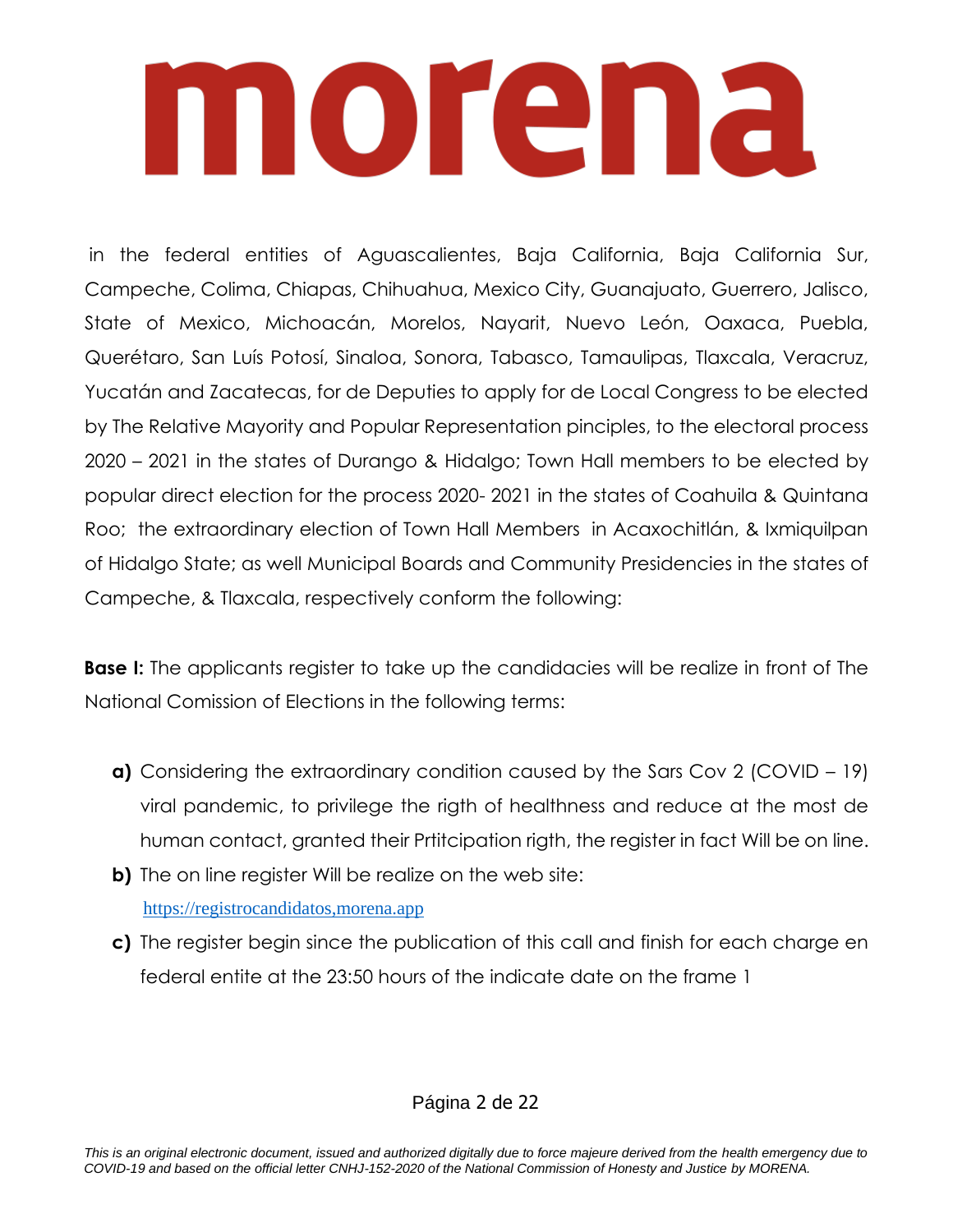### **Frame 1**

| <b>Federal entity</b> | <b>Municipal</b><br>presidencies /<br>mayors | <b>Local councils</b> | <b>Unions, regidurías</b><br>and councilors | <b>Community</b><br>presidencies and<br>municipal boards |
|-----------------------|----------------------------------------------|-----------------------|---------------------------------------------|----------------------------------------------------------|
| Ciudad de<br>México   | $02$ -feb                                    | $17-feb$              | $27$ -feb                                   | N/A                                                      |
| Veracruz              | $07$ -feb                                    | $21-feb$              | $28$ -feb                                   | N/A                                                      |
| Jalisco               | $07$ -feb                                    | $21-feb$              | $28$ -feb                                   | N/A                                                      |
| Nuevo León            | 07-feb                                       | 07-feb                | 07-feb                                      | N/A                                                      |
| Puebla                | 07-feb                                       | $21-feb$              | 28-feb                                      | N/A                                                      |
| Estado de<br>México   | $07$ -feb                                    | $21-feb$              | $28$ -feb                                   | N/A                                                      |
| Guerrero              | $07$ -feb                                    | $21-feb$              | $28$ -feb                                   | N/A                                                      |
| Oaxaca                | $07$ -feb                                    | $21-feb$              | $28$ -feb                                   | N/A                                                      |
| Chiapas               | $07$ -feb                                    | $21-feb$              | $28$ -feb                                   | N/A                                                      |
| Michoacán             | $07$ -feb                                    | $21-feb$              | $28$ -feb                                   | N/A                                                      |
| <b>Zacatecas</b>      | $07$ -feb                                    | 14-feb                | $21-feb$                                    | N/A                                                      |
| Chihuahua             | $07$ -feb                                    | 14-feb                | $21-feb$                                    | N/A                                                      |
| Sinaloa               | 07-feb                                       | 14-feb                | $21-feb$                                    | N/A                                                      |
| Tamaulipas            | 07-feb                                       | 14-feb                | $21-feb$                                    | N/A                                                      |
| Sonora                | 07-feb                                       | 14-feb                | $21-feb$                                    | N/A                                                      |
| Guanajuato            | $07$ -feb                                    | 14-feb                | $21-feb$                                    | N/A                                                      |
| Tabasco               | $07$ -feb                                    | $14$ -feb             | $21-feb$                                    | N/A                                                      |
| Nayarit               | 07-feb                                       | 14-feb                | $21-feb$                                    | N/A                                                      |
| Colima                | 07-feb                                       | 14-feb                | $21-feb$                                    | N/A                                                      |
| Baja<br>California    | $07$ -feb                                    | 14-feb                | $21-feb$                                    | N/A                                                      |

### Página 3 de 22

*This is an original electronic document, issued and authorized digitally due to force majeure derived from the health emergency due to COVID-19 and based on the official letter CNHJ-152-2020 of the National Commission of Honesty and Justice by MORENA.*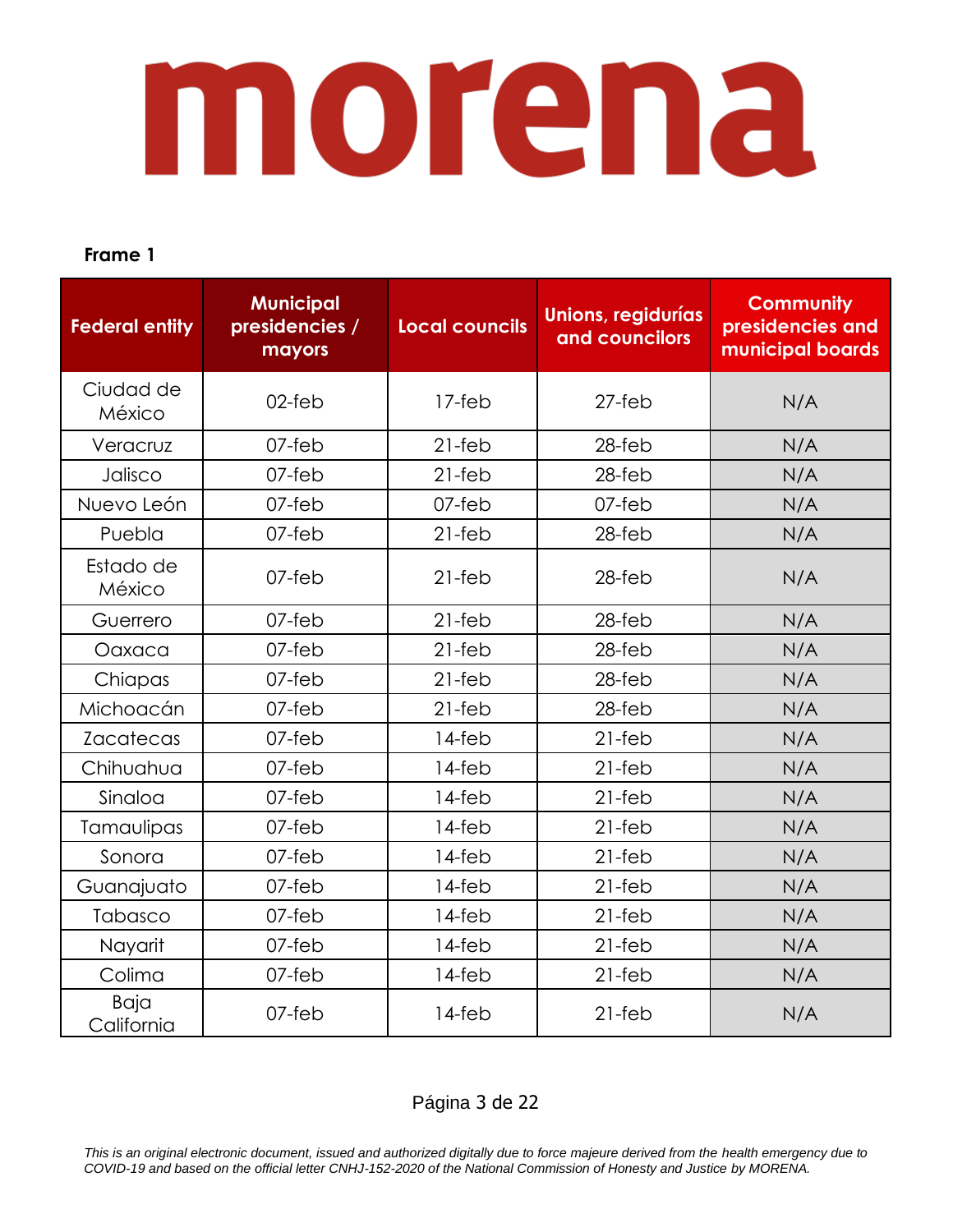| <b>Federal entity</b>         | <b>Municipal</b><br>presidencies /<br>mayors | Local<br>councils | Unions,<br>regidurías and<br>councilors | <b>Community</b><br>presidencies and<br>municipal boards |
|-------------------------------|----------------------------------------------|-------------------|-----------------------------------------|----------------------------------------------------------|
| <b>Baja California</b><br>sur | $07$ -feb                                    | $14$ -feb         | $21-feb$                                | N/A                                                      |
| Querétaro                     | 07-feb                                       | 14-feb            | $21-feb$                                | N/A                                                      |
| Yucatán                       | 07-feb                                       | $14$ -feb         | $21-feb$                                | N/A                                                      |
| Aguascalientes                | $07$ -feb                                    | $14$ -feb         | $21-feb$                                | N/A                                                      |
| Morelos                       | 07-feb                                       | $14$ -feb         | $21-feb$                                | N/A                                                      |
| Campeche                      | 07-feb                                       | 14-feb            | $21-feb$                                | 28-feb                                                   |
| Tlaxcala                      | 07-feb                                       | $14$ -feb         | $21-feb$                                | $28$ -feb                                                |
| Coahuila                      | 07-feb                                       | N/A               | $21-feb$                                | N/A                                                      |
| Durango                       | N/A                                          | $14$ -feb         | N/A                                     | N/A                                                      |
| Hidalgo                       | N/A                                          | 14-feb            | N/A                                     | N/A                                                      |
| Quintana Roo                  | 07-feb                                       | N/A               | 14-feb                                  | N/A                                                      |
| San Luis Potosí               | 14-feb                                       | 07-feb            | 14-feb                                  | N/A                                                      |

\* All dates are from the year 2021

 $\_$ 

**Base 2**. The National Comission of Elections Will check out, the applies, value and qualify te profiles of the aspirants conform the atributions contained in the Morena Statute and just disclose the aproved applies that Will be the only tha could join in the next stage of the respective process.<sup>2</sup>

Página 4 de 22

 $2$ The pronouncement in the sentence issued by the Superior Chamber of the Electoral Tribunal of Power serves as support. Judicial of the Federation (TEPJF), in the file SUP-JDC-65/2017 and the various pronouncement issued by the magistrates of the Electoral Tribunal of the State of Veracruz de Ignacio de la Llave, in the file JDC-02/2017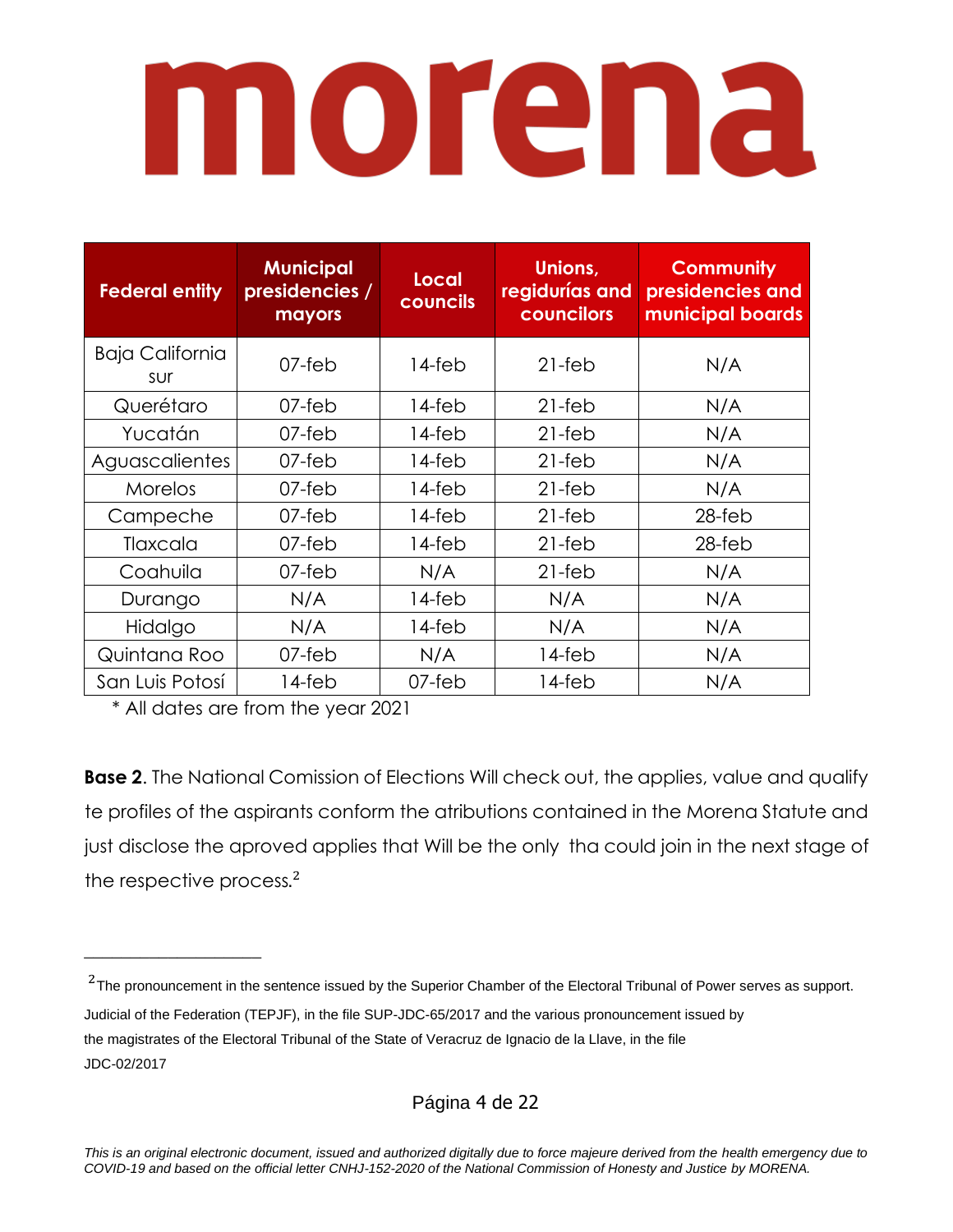The National Elections Comission, Will reveal the relation of aproved requests of register of the applicants to the diverse candidatures at least in the following dates:

### **Frame 2**

| <b>Federal entity</b> | Date*                                                                                                                                           |
|-----------------------|-------------------------------------------------------------------------------------------------------------------------------------------------|
| Ciudad de México      | Between February 14 and no later than March<br>8 for Mayor / s. No later than March 8 for local<br>councils and councils                        |
| Veracruz              | April 17                                                                                                                                        |
| Jalisco               | March 1                                                                                                                                         |
| Nuevo León            | February 14                                                                                                                                     |
| Puebla                | April 3                                                                                                                                         |
| Estado de México      | April 11                                                                                                                                        |
| Guerrero              | March 7 for delegations to the Local Congress<br>and March 27 for members of the town<br>councils                                               |
| Oaxaca                | March 1                                                                                                                                         |
| Chiapas               | March 20                                                                                                                                        |
| Michoacán             | March 25 for Deputations of Relative Majority;<br>April 8 for Proportional Representation councils<br>and March 25 for members of town councils |
| <b>Zacatecas</b>      | February 26                                                                                                                                     |
| Chihuahua             | March 8                                                                                                                                         |
| Sinaloa               | March 15                                                                                                                                        |
| Tamaulipas            | March 27                                                                                                                                        |

Página 5 de 22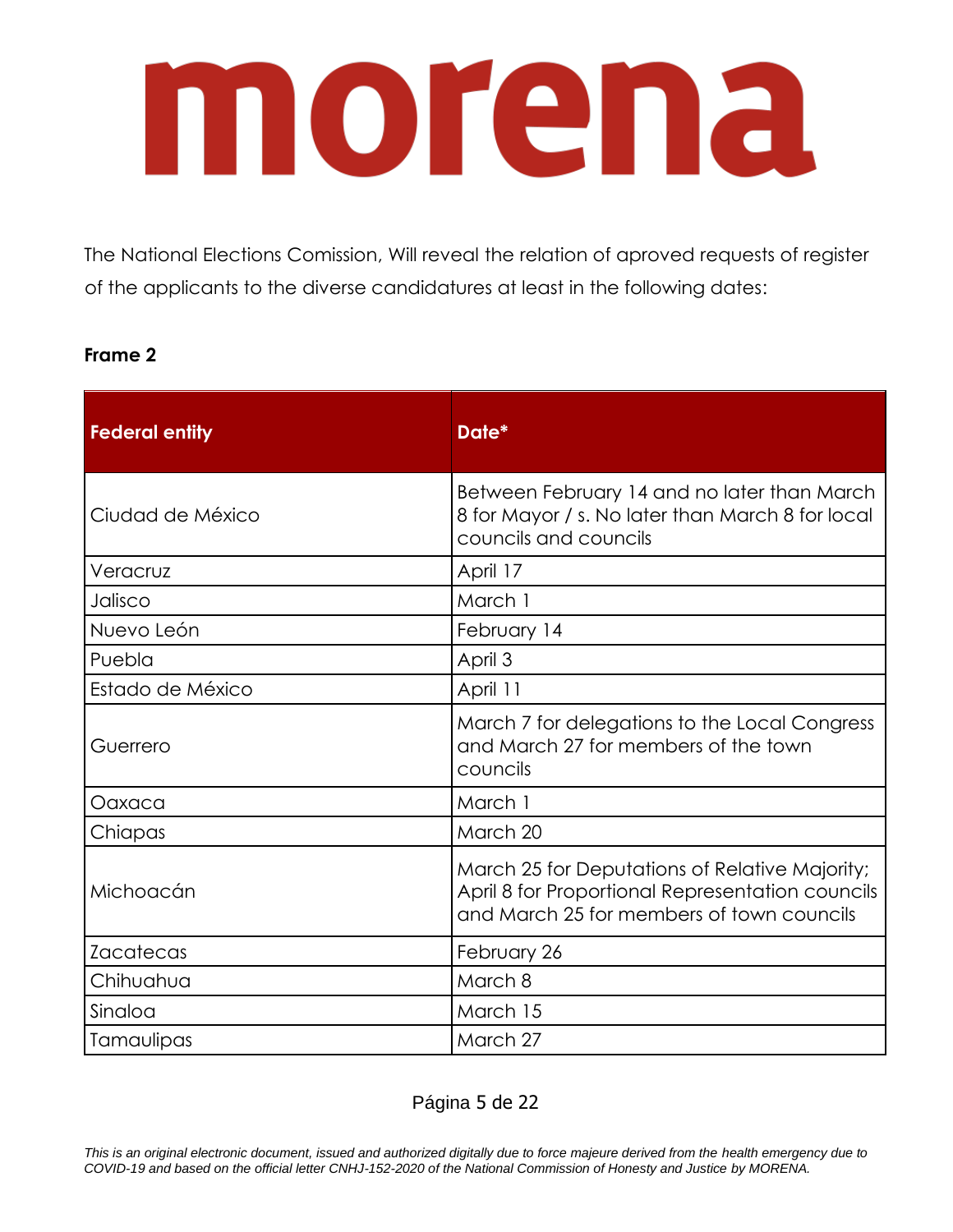| <b>Federal entity</b>      | Date*                                                                                                                                           |
|----------------------------|-------------------------------------------------------------------------------------------------------------------------------------------------|
| Sonora                     | April 4                                                                                                                                         |
| Guanajuato                 | April 4 for Deputations of Relative Majority; April<br>11 for Proportional Representation councils and<br>March 20 for members of town councils |
| Tabasco                    | April 6                                                                                                                                         |
| Nayarit                    | April 20                                                                                                                                        |
| Colima                     | April 4                                                                                                                                         |
| <b>Baja California</b>     | March 31                                                                                                                                        |
| <b>Baja California Sur</b> | March 22                                                                                                                                        |
| Querétaro                  | April 6                                                                                                                                         |
| Yucatán                    | March 22                                                                                                                                        |
| Aguascalientes             | March 15                                                                                                                                        |
| Morelos                    | March 8                                                                                                                                         |
| Campeche                   | March 25                                                                                                                                        |
| Tlaxcala                   | March 16 for delegations to the Local Congress;<br>April 5 for members of town councils and<br>community presidencies                           |
| Coahuila                   | March 25                                                                                                                                        |
| Durango                    | March 22                                                                                                                                        |
| Hidalgo                    | March 20                                                                                                                                        |
| Quintana Roo               | March 2                                                                                                                                         |
| San Luis Potosí            | February 17 for Deputations of Relative Majority;<br>and February 22 for Proportional Representation<br>councils and members of town councils   |

*\* All dates are from the year 2021.*

All the Summits of the aproved registers Will be realize on the website: [https//: morena.si/](#page-9-0)

Página 6 de 22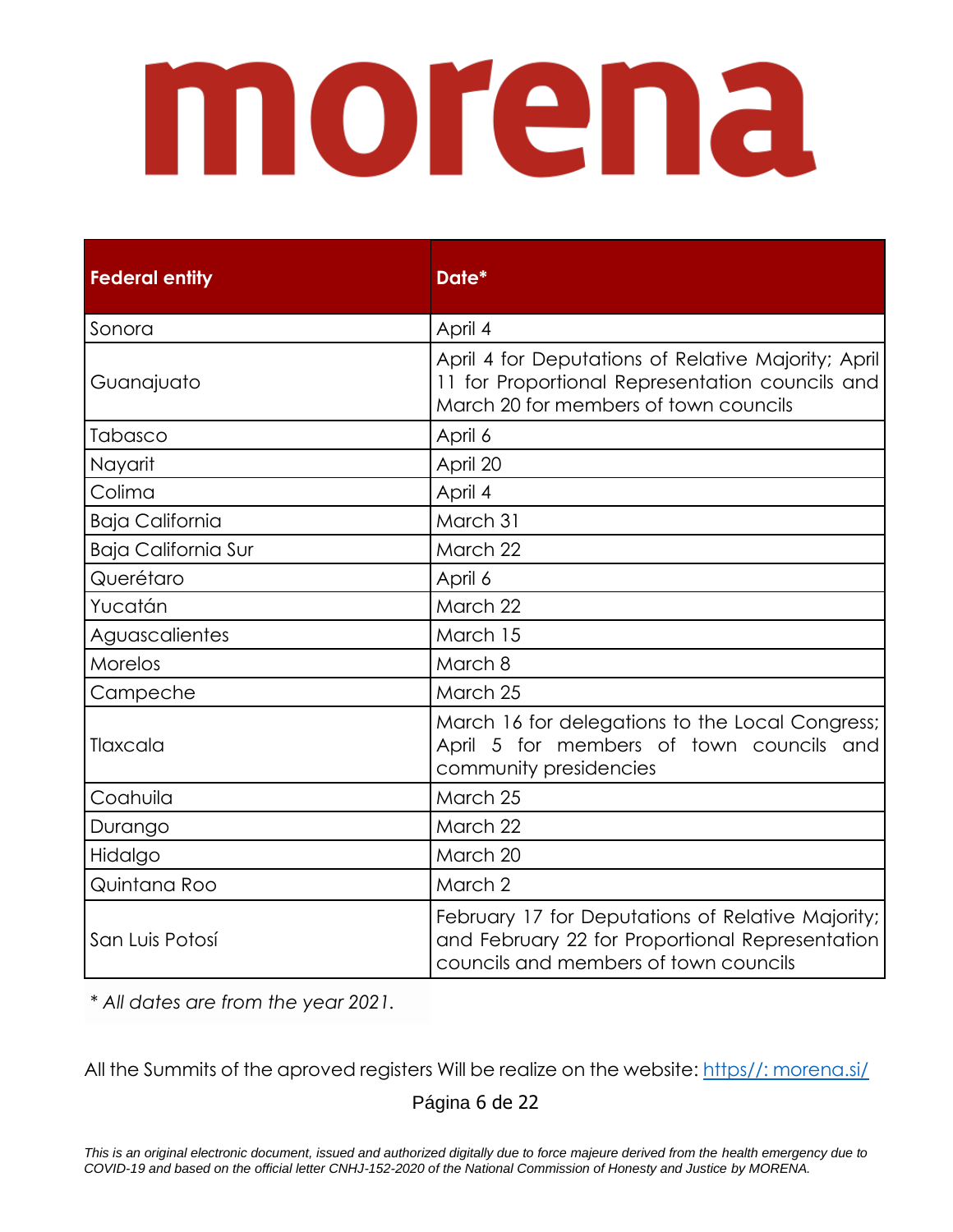## morana

Just the signatories of register requests, aproved by the National Elections Comission, could join in the next stages of the process

The register for the applicants could be canc eled or doesn't given, by the cause of serius violation of the rules established in the statute and in this call, in the judgement of the National Elections Comission and the National Executive Commite. It´s extrictly forbbiden that the applies make public acusations against the Party, it´s directions bodys also others applicants or Protagonist, as well commit physic violence against others members or the party heritage. The violation of this norm Will be penalty with the suspenssion of the register to the pre-candidature in fact.

**Base 3.** The protagonists of true change as well the citizens tha simpathize with Morena, who pretend to be postuled for any charges of this Call, should obey the following requirements, according to its case, for could join in the respective inner process:

2.1 For the deputies by the principles of Relative Mayority and Proporcional Representation, acomplish with the Constitutional and Legal requirements established in the local normativity.<sup>3</sup>

\_\_\_\_\_\_\_\_\_\_\_\_\_\_\_\_\_\_\_\_

Página 7 de 22

 $3$  For Mexico City, the requirements established by the Electoral Institute of the City must be considered of Mexico (IECM) for the migrant council: Agreement IECM / ACU-CG-060/2020, September 18, 2020.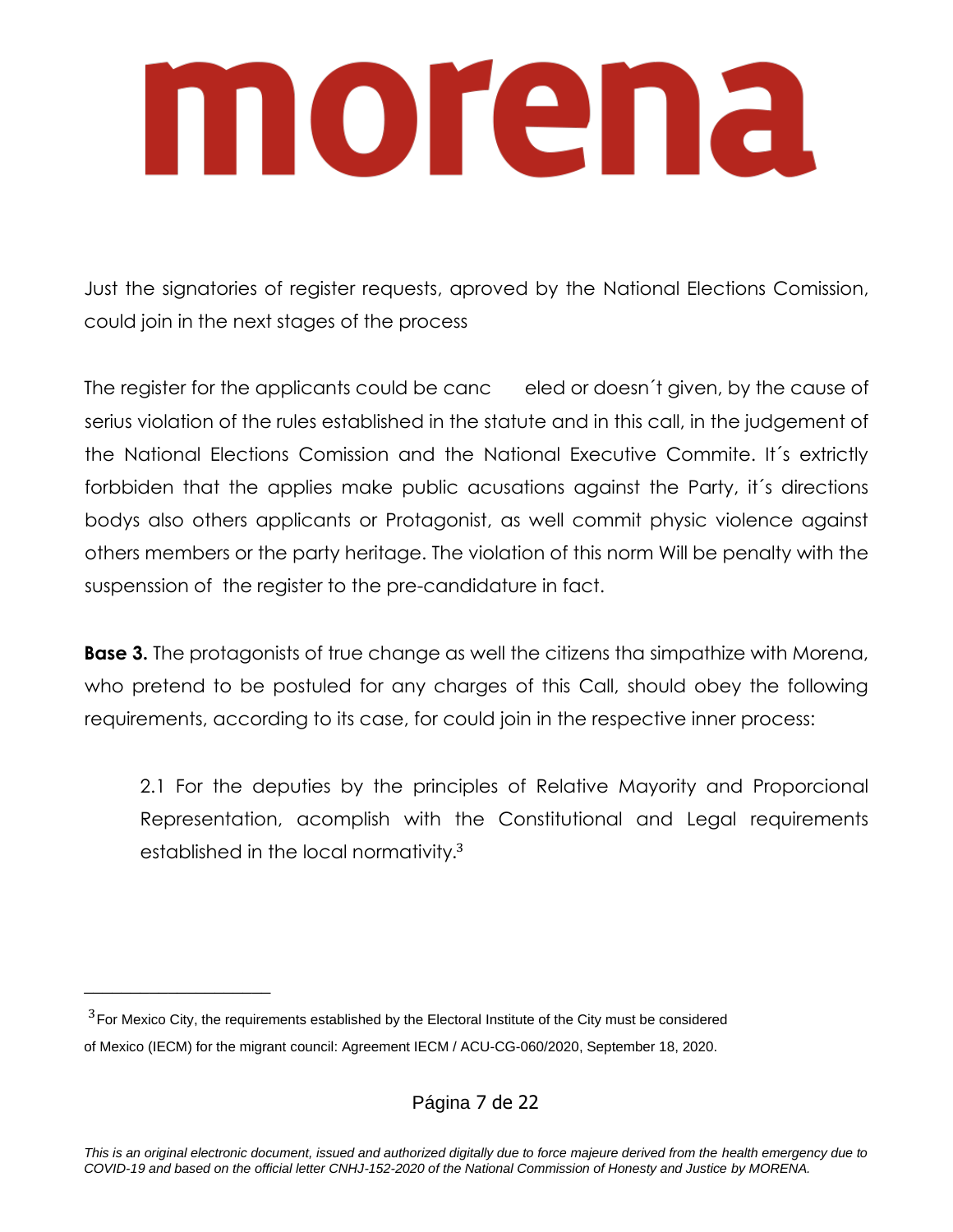2.2 For the Municipal Presidencies, Syndicates and Rulerings of the Town Halls, accomplish with the Contitutional and Legal requirements established in the local nomativity

2.3 For the members of the City Halls and councilliories of the Mexico City, accomplish with the Contitutional and Legal requirements established in the local nomativity

2.4 For the members of the Municipal Boards and Community Presidencies of the Campeche and Tlaxcala states, respectively, accomplish with the Contitutional and Legal requirements established in the local nomativity.

**Base 4.** In the register most append the following digitalized formats, send ou by the National Elections Comission:

**1.** The registrer request: contain the following informatión:

- a) Last names and Complet Name
- b) Elector ID
- c) Place and date of born
- d) Personal notifications E-mail
- e) Address as well residence time
- f) Charge to apply
- g) Ocupation
- h) Federal Taxpayer Registrer ID
- i) C.U.R.P.
- j) Treasury risponsables designation with the following insformation:

### Página 8 de 22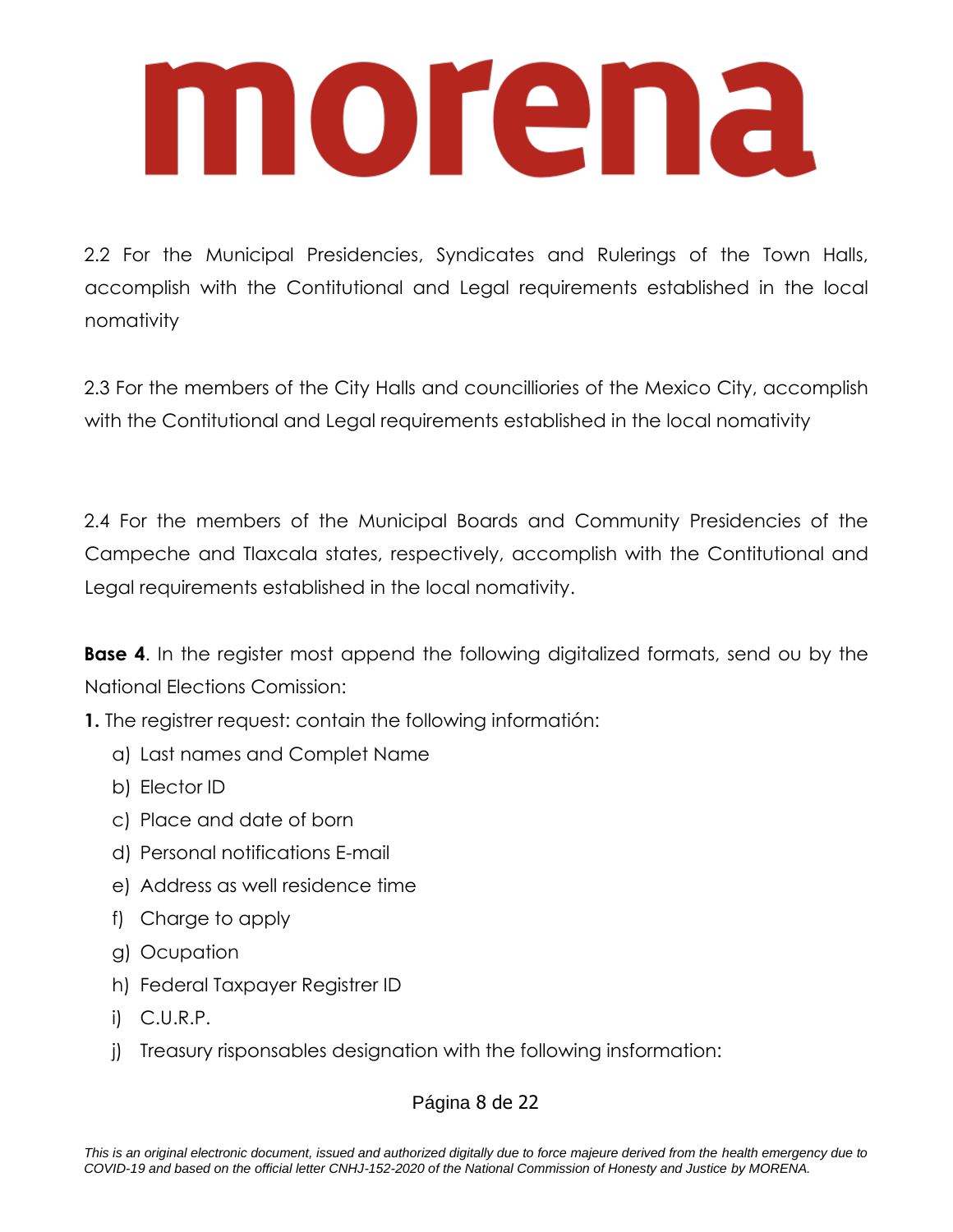Name, Address, Phone number and E-Mail

k) The rest required formats for the register in front the electoral authorities.<sup>4</sup>

**2** Agreement letter in accordance with the principles of The Fourth Transformation and the Morena inner process, with signature in the format that the National Elections Comission send out.

**3**. Letter under oath to tell the truth that doesn't recived sentence or penalty for family or domestic violence, also any genre agression, sexual felonies, as well be person in debt of alimentary pension,, with signature on the format that the National Elections Comission send out.

**4**. Curricular sketch appended with photo and signature, where stand out profesional, laboring and polithical career, ethical and polithic qualities, service in the social reasons struggle and the democrathic life, on the format that the National Elections Comission send out.

5. The rest required formats for the register in front the electoral authorities.<sup>5</sup>

All the formats to the register Will be posted the same day of this call on the website: [https//: morena.si/](#page-9-0)

### **Base 5. The register request would be appended with the following digitalized documents:**

- a) Current elector card photocopy (Both sides)
- b) Born certificate photocopy

 $\overline{\phantom{a}}$  , where  $\overline{\phantom{a}}$ 

Página 9 de 22

*This is an original electronic document, issued and authorized digitally due to force majeure derived from the health emergency due to COVID-19 and based on the official letter CNHJ-152-2020 of the National Commission of Honesty and Justice by MORENA.*

<sup>4</sup> The required data will be used, where appropriate, for the corresponding registration with the authorities electoral bodies and does not constitute an eligibility requirement to participate in internal processes.

<sup>5</sup> The required formats will be used, where appropriate, for the corresponding registration with the authorities respective electoral bodies and does not constitute an eligibility requirement to participate in internal processes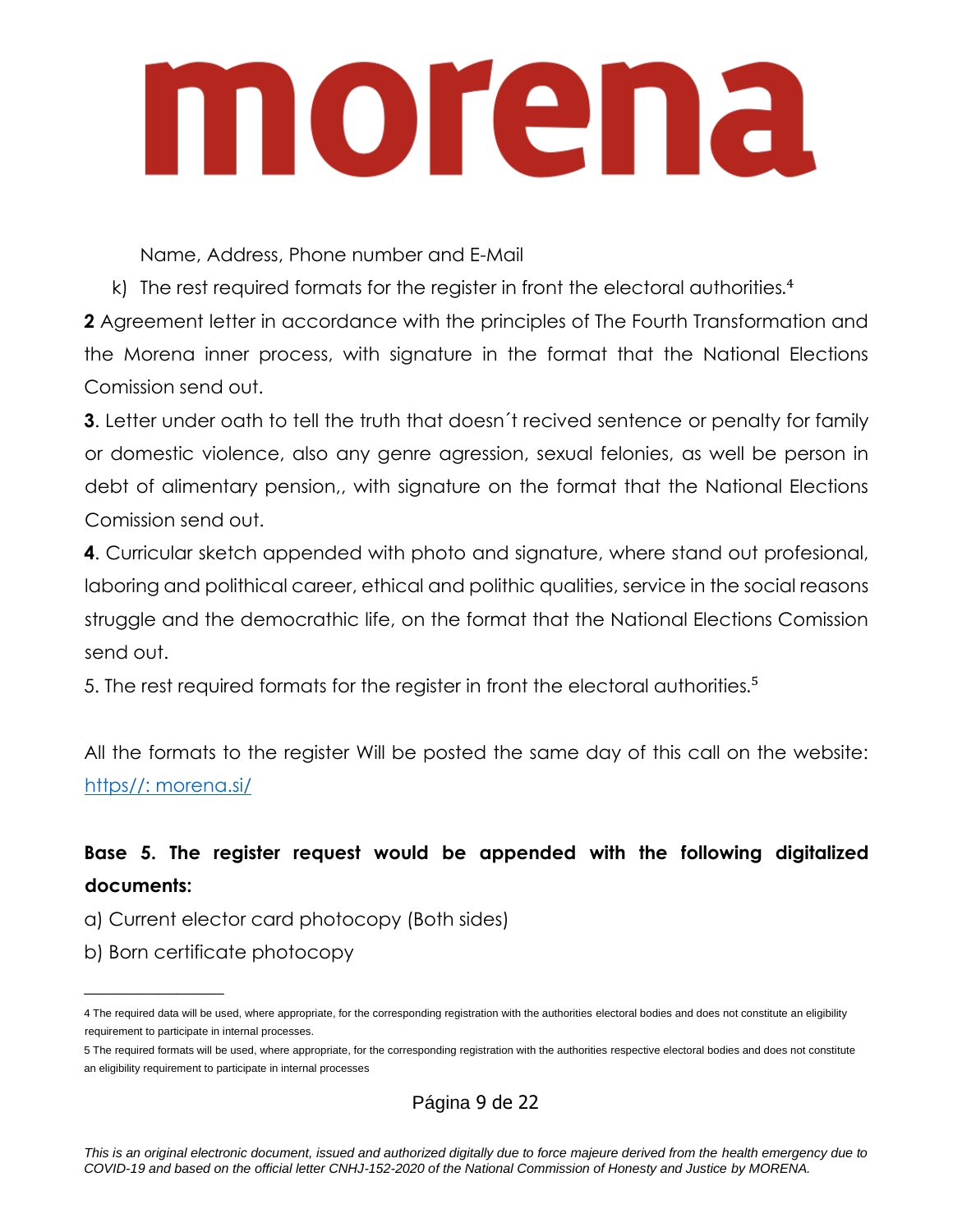c) In case of the protagonists of the true change, any Morena member certificate, In it case, just as be stipulated by the Superior Courtroom on the SUP-JDC-1903/2020 and accumulates, the applicants be able to provied the relevant evidences in fact to give credit of its member condition, as would be analyze by the National Elections Comission as verify the accomplishment of th requirements.

d) Address support document

e) In case that the indicate address on the request doesn´t correspond with the elector card, must append a neigthbor or residence certificate, send out by the pertinente authority.

**Because of the nature of this register is online, the required formats and documents in the Bases 4 and 5 of this call must be digitilized for the fill of information and the summit of the documents on the electronic data base.**

In case of omission about the required documents, the applicant will be notificated by the e-mail that its provied in the terms of the part "d" numeral 1 of the base 4 of the call in fact; in the periodo of three days after it have been notificated, the applicant must send out the required documents to the next e-,mail: [omisiondocumentalmorena2021mail.com](#page-9-0)

<span id="page-9-0"></span>National Elections Commission with its previous assessment and prerequisite of profiles, will endorse its applicant's registration based on their attributions, that qualification will obey applicant's profile political assessment, to nominate a suitable applicant to strength Morena's electoral political strategy in the country. Likewise, it will make sure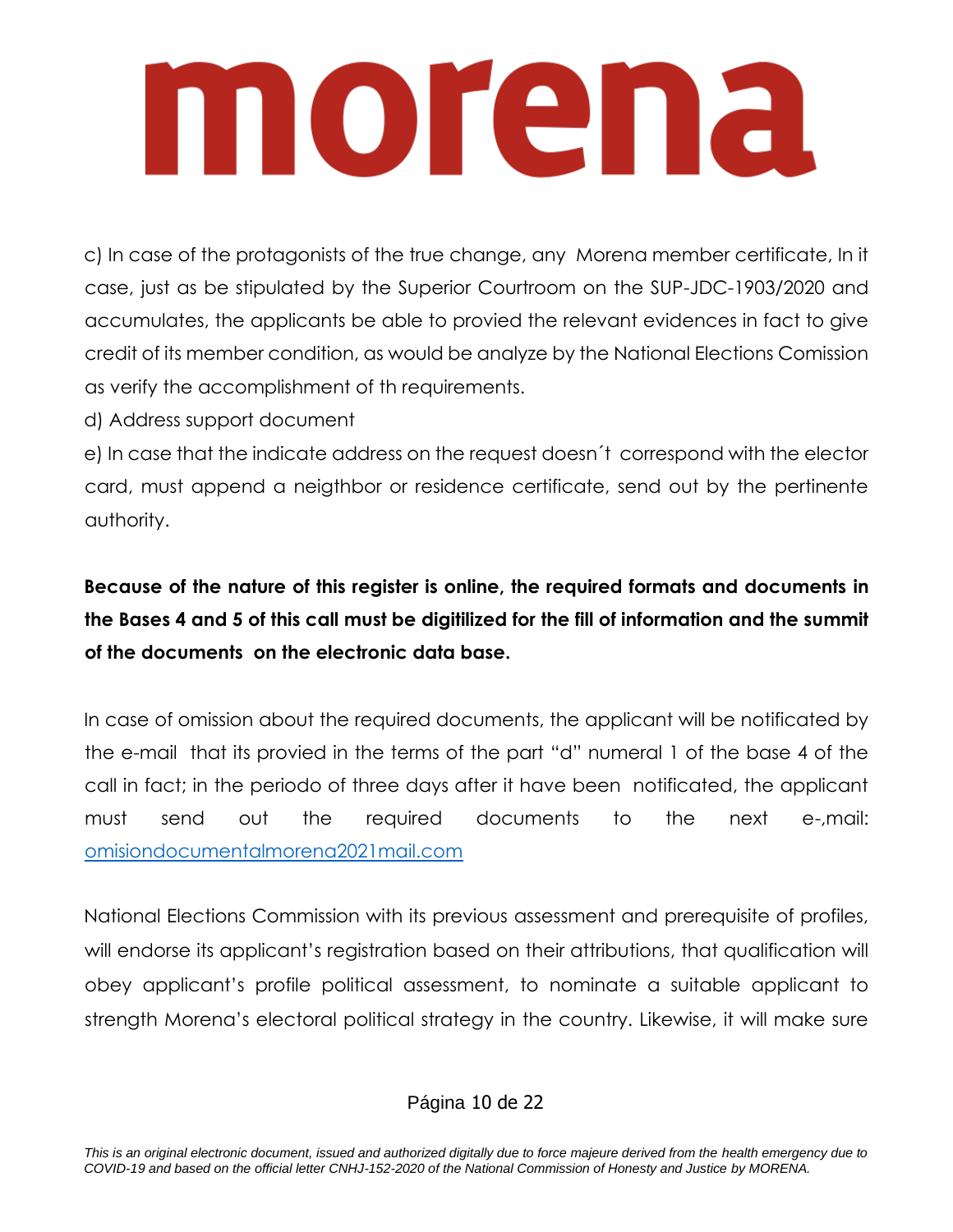### nnoirema

compliance with legal and statutory requirements and going to measure up the delivered documentation. 6

National Elections Commission may be able to request activities accreditation which be consigned in the applicant's curricular profile.

**It's essential to mark out the delivery or shipping does not grant any candidacy nor generates any right expectation.**

### **Base 6. Candidacies Definition**

\_\_\_\_\_\_\_\_\_\_\_\_\_\_\_\_\_\_\_\_\_\_\_\_

**6.1 Relative Majority and Direct Popular Election:**The applicants position to be chosen by the relative majority principle and direct popular election, will be defined by the following conditions. Taking into consideration the public and notorious fact that is not legally and factually possible to carry out the Electoral Assembly referred to in the subsection O. of the 44th article in Morena's statute, due to force. <sup>7</sup>majeure arise from the pandemic cause by the SARS-CoV-2 (COVID 19) virus, as well as Superior Chamber Electoral Court diverse statements of the Federal Judicial Power and the imminence of the deadlines for the stages of the electoral process; based on article 44, subsection w. and 46o, sections b., c., d. of the Statute, the National Elections Commission will approve, a maximum of 4 registries that will participate in the following stages of the process.

Página 11 de 22

<sup>6</sup> The pronouncement in the judgment issued by the Superior Chamber of the Electoral Tribunal of the Judicial Branch of the Federation (TEPJF), in file SUP-JDC-65/2017 and the various pronouncement issued by the magistrates of the Electoral Court of the State of Veracruz de Ignacio de la Llave, in file JDC-02/2017.

<sup>7</sup> Pages 20 and 21 of the main judgment: SUP-JDC1573/2019, page 44 of the main judgment: SUP-JDC1573 / 2019 and page 56 of the main judgment: SUP-JDC-1573/2019.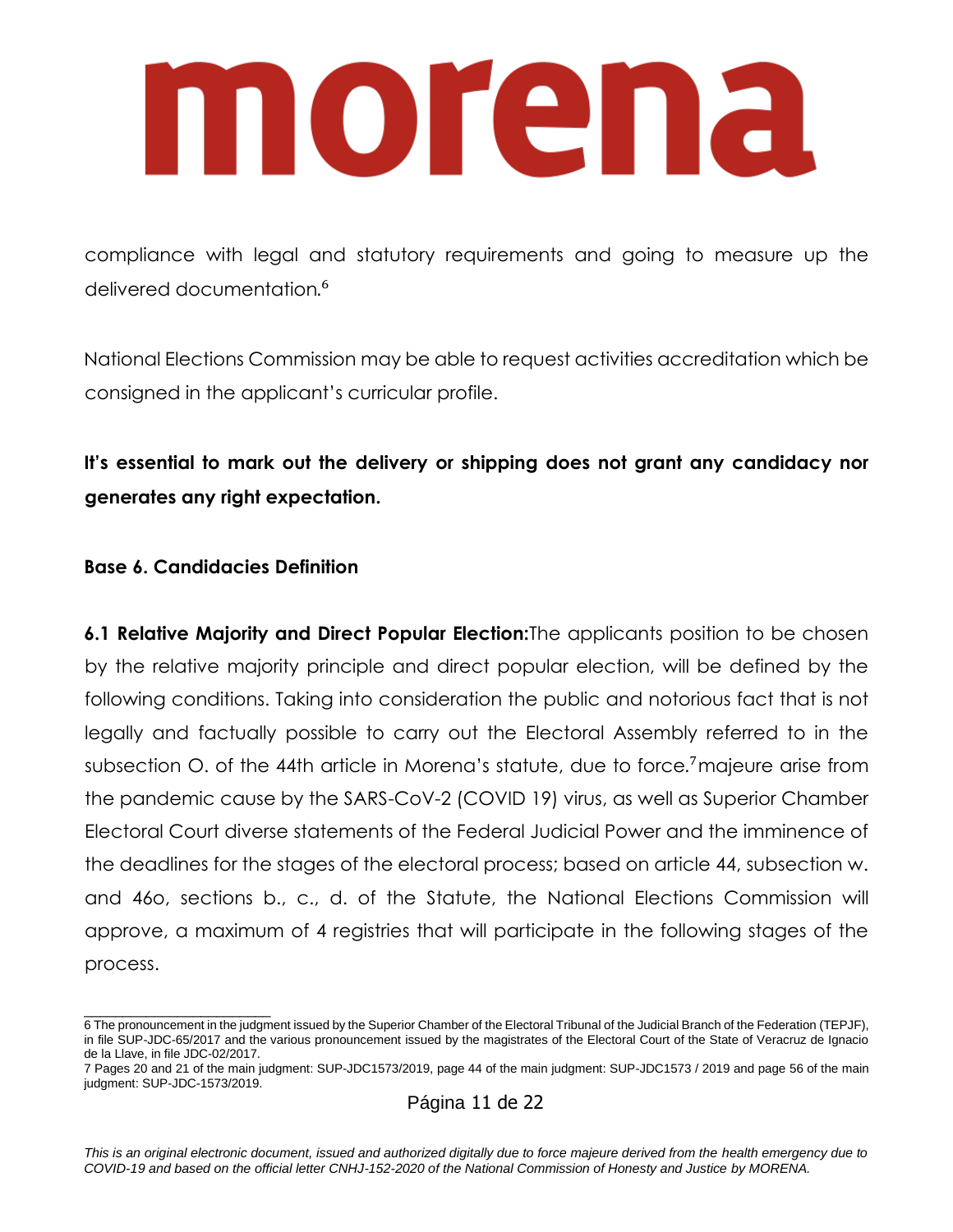In case a single registration is approved for the respective candidacy it will be considered as sole and definitive in terms of subsection t. of article 44 of the Statute of MORENA. In the case that more than one registration and up to 4 are approved by the National Elections Commission, the applicants will be submitted to a survey carried out by the National Survey Commission to determine the ideal and best positioned candidate to represent MORENA in the corresponding candidacy. The result of this opinion study will be unappealable in terms of the provisions of article 44, letters, of the MORENA Statute. The National Elections Commission may exercise the competence referred to in subsection h. of article 46 of the Statute.

Where appropriate, the methodology and results of the survey will be made known to the approved registries, which will be reserved in terms of article 31, numeral 1, of the General Law of Political Parties.

### **6.2 Proportional Representation.**

 $\overline{\phantom{a}}$  , which is a set of the set of the set of the set of the set of the set of the set of the set of the set of the set of the set of the set of the set of the set of the set of the set of the set of the set of th

Positions candidatures to be chosen by the principle of proportional representation to integrate the respective multi-member list or lists will be defined in the following terms: It will be governed by the principles established in the MORENA Statute, due to force majeure arise from the pandemic cause by the SARS-CoV-2 (COVID 19) virus as well as Superior Chamber Electoral Court diverse statements of the Federal Judicial Power.<sup>8</sup> and the imminence of the deadlines for the stages of the electoral process; based on article 44, subsection w. and 46o, sections b., c., d. of the Statute, the National Elections Commission will approve, a maximum of 4 registries that will participate in the following stages of the process.

<sup>8</sup> Pages 20 and 21 of the main judgment: SUP-JDC-1573/2019, page 44 of the main judgment: SUP-JDC1573 / 2019 and page 56 of the main judgment: SUP-JDC-1573/2019.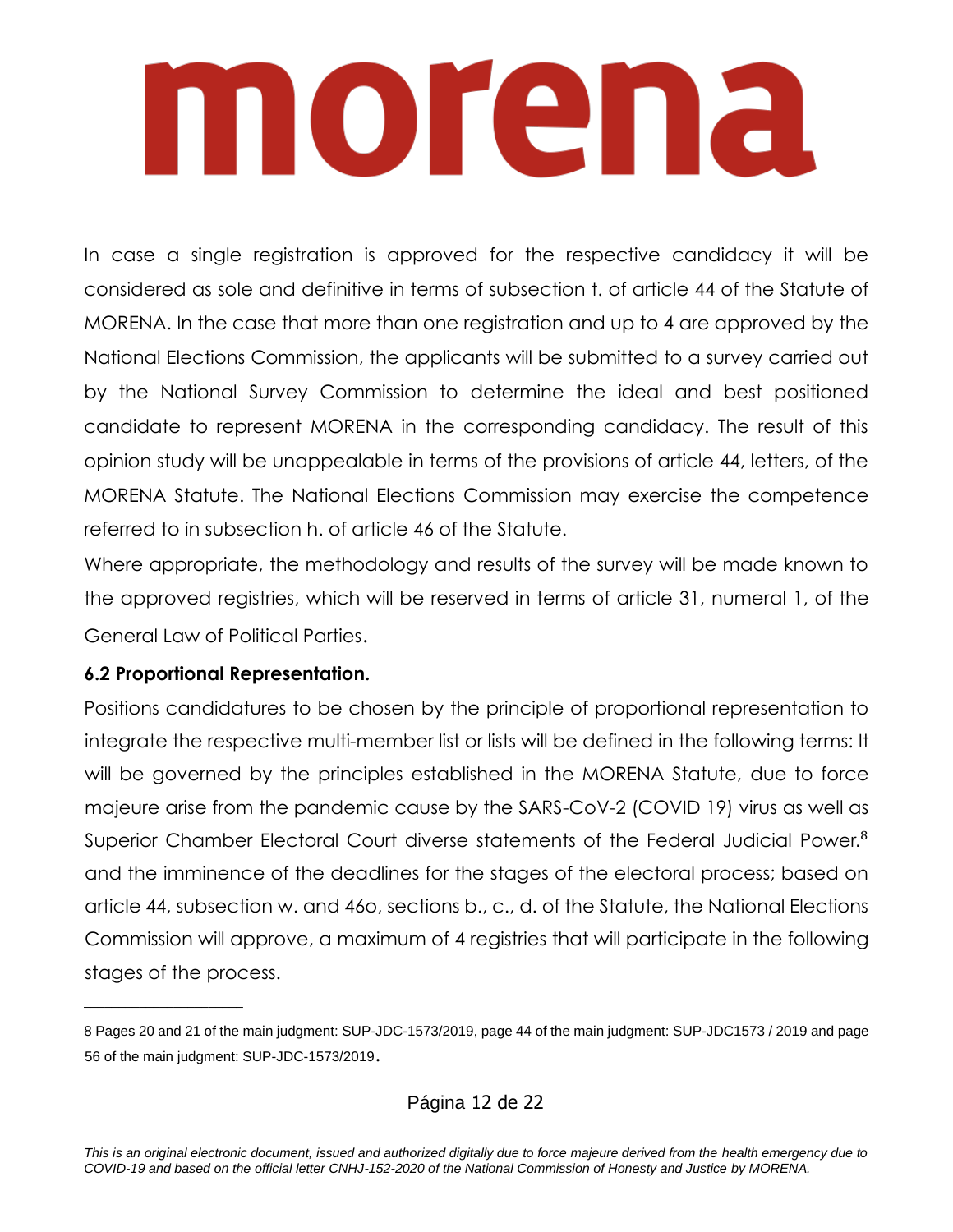- A. The multi-member list will include 33% of external members who will occupy the third formula out of every three places, which may be adjusted in terms of the Statute.
- B. Morena candidacies corresponding to the people who prove their status as militants, will be selected according to the method of insaculation. For this purpose, and since it is not legally and factually possible to hold Electoral Assemblies due to force majeure derived from the health emergency caused by the pandemic caused by the SARS-CoV2 virus (COVID-19) as well as various pronouncements of the Chamber Superior of the Electoral Tribunal of the Judicial Power of the Federation and the imminence of the deadlines of the stages of the electoral process, the registry will be opened to all the militancy of the corresponding electoral territorial scope, to participate in the insaculation process.
- C. All protagonists of true change may register with the National Elections Commission who meet the eligibility requirements of this call.
- D. The National Elections Commission, after evaluating and qualifying profiles, will approve the registration of the candidates based on their attributions; Said qualification will obey to a political assessment of the candidate's profile, in order to select the ideal candidate to strengthen Morena's.political-electoral strategy in the country. Likewise, it will verify compliance with legal and statutory

### Página 13 de 22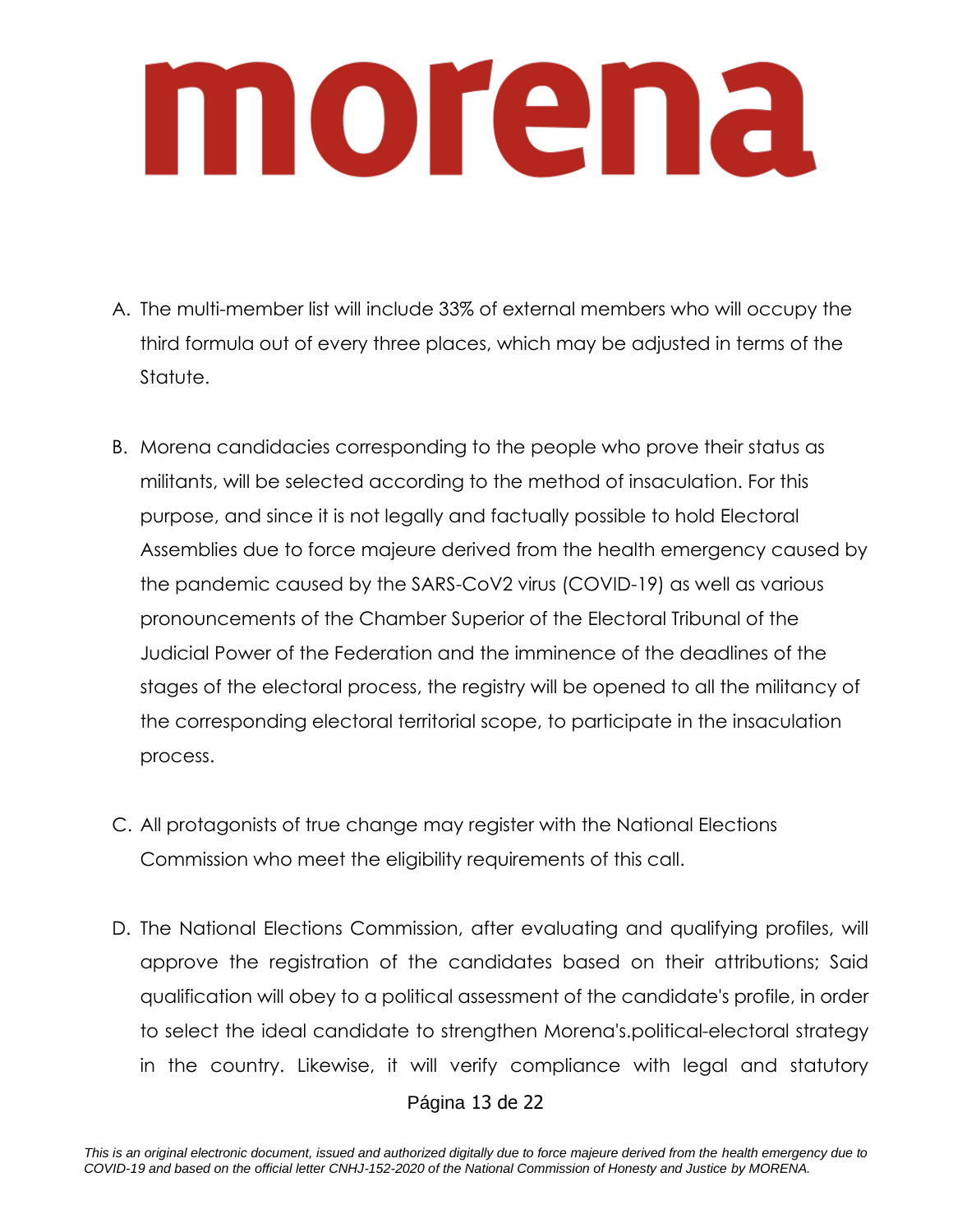requirements and assess the documentation submitted. Once the above is done, it will announce the list of people who will participate in the insaculation, in terms of the Statute, to obtain five women and five men from each corresponding electoral territory.

- E. A representation of the National Elections Commission, in the presence of representatives of the National Executive Committee, the National Council and the National Commission of Honesty and Justice, will carry out the insaculation process.
- F. The insaculation process will be carried out to integrate the list of multi-members. In this process, in addition to the unsecured persons in accordance with subsection D) above, the members of the State Council, as well as the members of the National Congress of the respective federative entity, will be added. Each person who is insaculated will be placed sequentially in order of priority from the corresponding list. The first to be unsecured will occupy the first available place and so on until it is completed. In order to comply with the provisions of the Law on gender parity in the allocation of candidatures, the screening of men and women will be carried out separately; and once said insaculation is finished, the results will be interleaved so that for every two places one is for a woman and another for a man or vice versa.
- G. For the purposes of the present, it is understood by insaculation the action of extracting from a bag, a sphere or an urn names or numbers at random to carry out a draw

### Página 14 de 22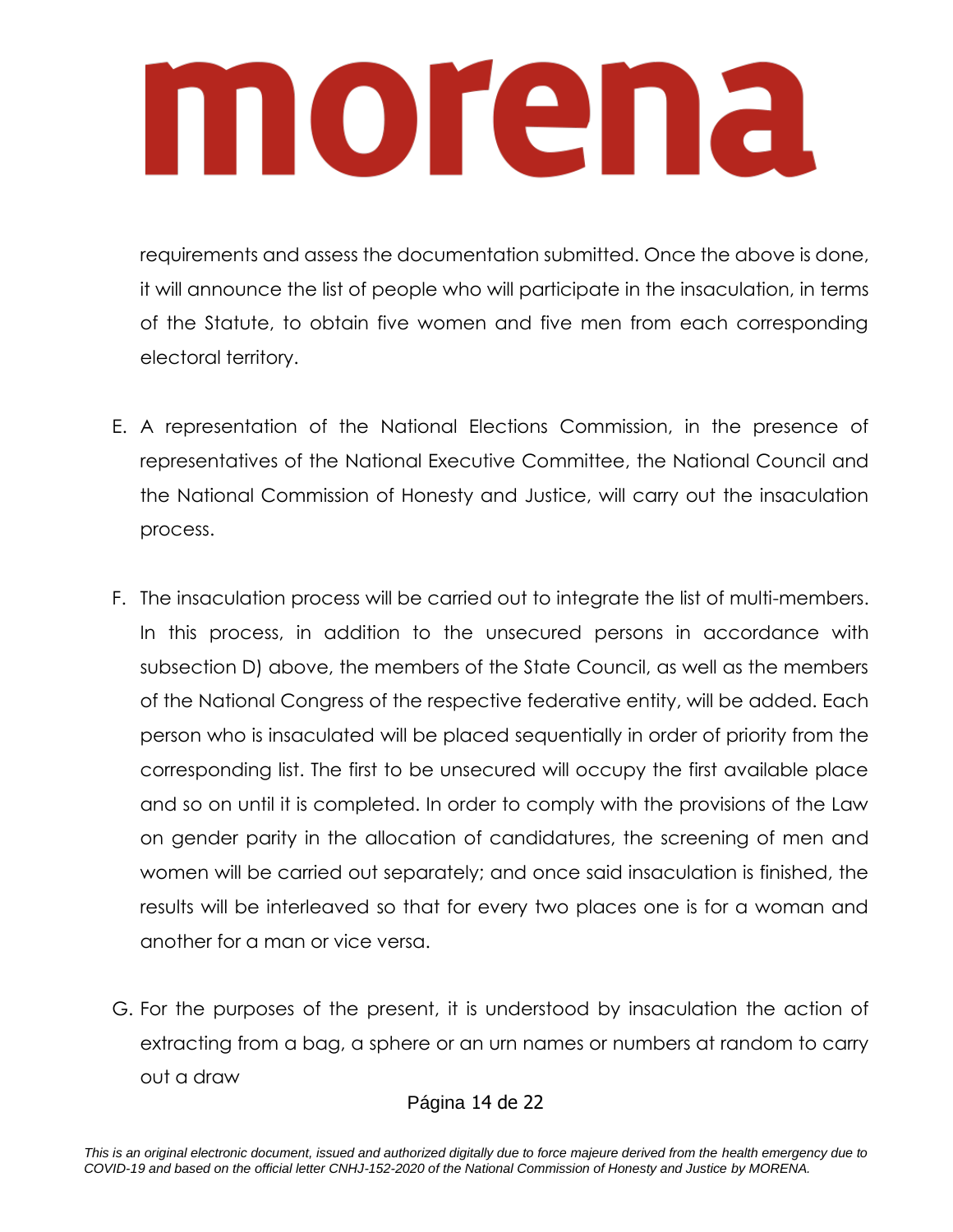H. To guarantee equal representation of gender and other priority attention groups as established by the Law and the applicable provisions, for the candidacies, the corresponding adjustments will be made by the National Elections Commission, which will respect the order of priority that is derived, of the insaculations, in any case, the result of the adjustments will guarantee the spaces for people who comply with the corresponding affirmative action.

In the development of the stages described in this section, the evolution will be followed of the cause of force majeure derived from the SARS-CoV-2 (COVID19) virus pandemic, to safeguard the right to health of the people involved in the processes. The National Elections Commission based on its powers statutory, will take the necessary measures to guarantee the right to which it refers subsection e), numeral 1, of article 23 of the General Law of Political Parties.

**BASE 7.** The National Elections Commission shall exercise the power referred to in the subsection f. of article 46 of the Statute in relation to the respective internal processes, to no later than the following dates:

### **Frame 3**

| <b>Federal entity</b>   | <b>Date</b> |
|-------------------------|-------------|
| Ciudad de México        | March 9     |
| Veracruz                | April 18    |
| Jalisco                 | March 2     |
| Nuevo León              | February 18 |
| Puebla                  | April 3     |
| <b>Estado de México</b> | April 12    |

Página 15 de 22

*This is an original electronic document, issued and authorized digitally due to force majeure derived from the health emergency due to COVID-19 and based on the official letter CNHJ-152-2020 of the National Commission of Honesty and Justice by MORENA.*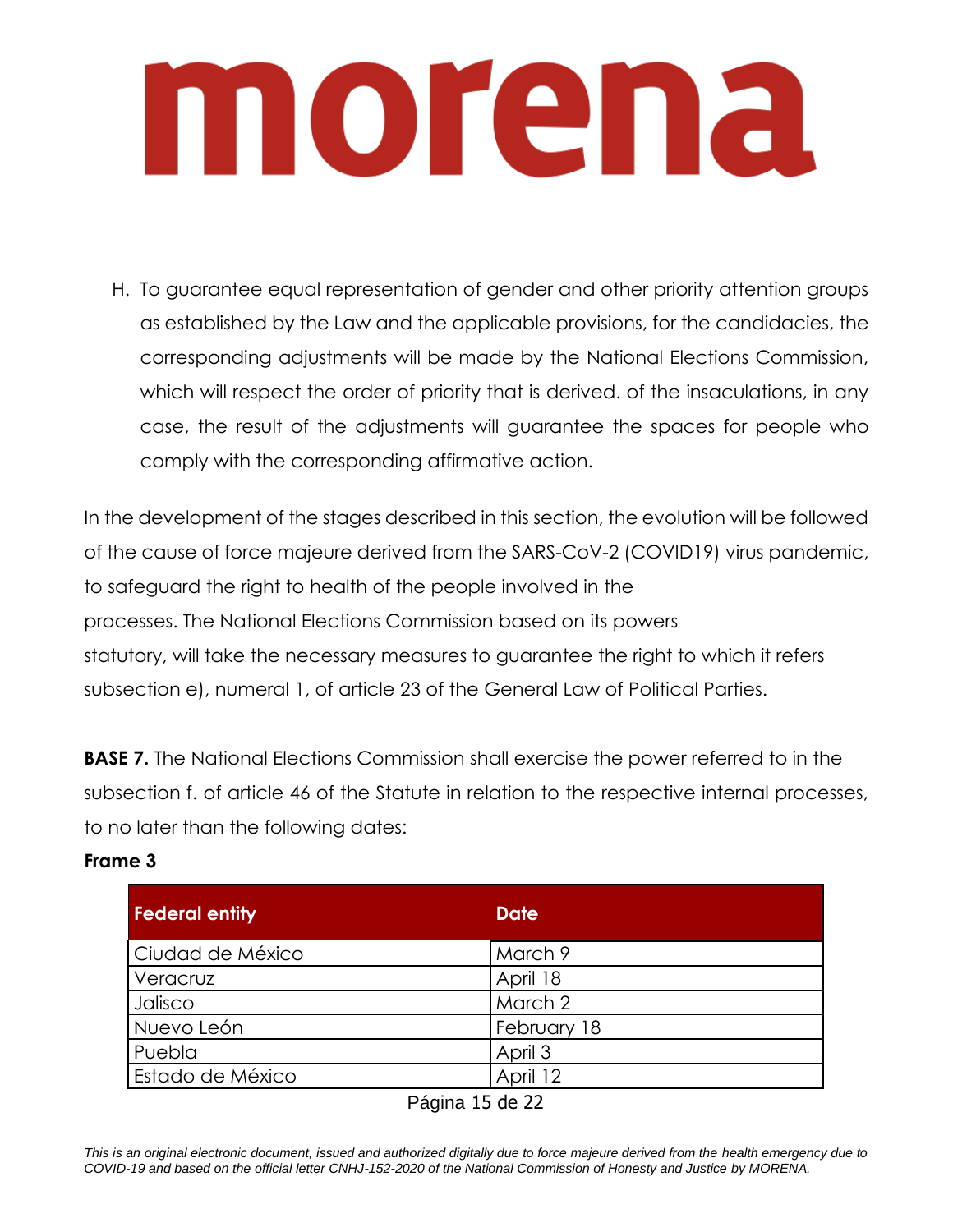| <b>Federal entity</b>      | <b>Date</b>                                                                                                                                        |
|----------------------------|----------------------------------------------------------------------------------------------------------------------------------------------------|
| Guerrero                   | March 8 for delegations to the Local<br>Congress and March 28 for members of<br>the town councils                                                  |
| Oaxaca                     | March 2                                                                                                                                            |
| Chiapas                    | March 21                                                                                                                                           |
| Michoacán                  | March 26 for Deputations of Relative<br>Majority; April 9 for Proportional<br>Representation councils and March 26 for<br>members of town councils |
| <b>Zacatecas</b>           | february 27                                                                                                                                        |
| Chihuahua                  | March 9                                                                                                                                            |
| Sinaloa                    | March 16                                                                                                                                           |
| Tamaulipas                 | March 28                                                                                                                                           |
| Sonora                     | April 5                                                                                                                                            |
| Guanajuato                 | April 5 for Deputations of Relative<br>Majority; April 12 for Proportional<br>Representation councils and March 21 for<br>members of town councils |
| Tabasco                    | April 7                                                                                                                                            |
| Nayarit                    | April 21                                                                                                                                           |
| Colima                     | April 5                                                                                                                                            |
| <b>Baja California</b>     | April 1                                                                                                                                            |
| <b>Baja California Sur</b> | March 23                                                                                                                                           |
| Querétaro                  | April 7                                                                                                                                            |
| Yucatán                    | March 23                                                                                                                                           |
| Aguascalientes             | March 16                                                                                                                                           |
| Morelos                    | March 9                                                                                                                                            |
| Campeche                   | March 26                                                                                                                                           |

Página 16 de 22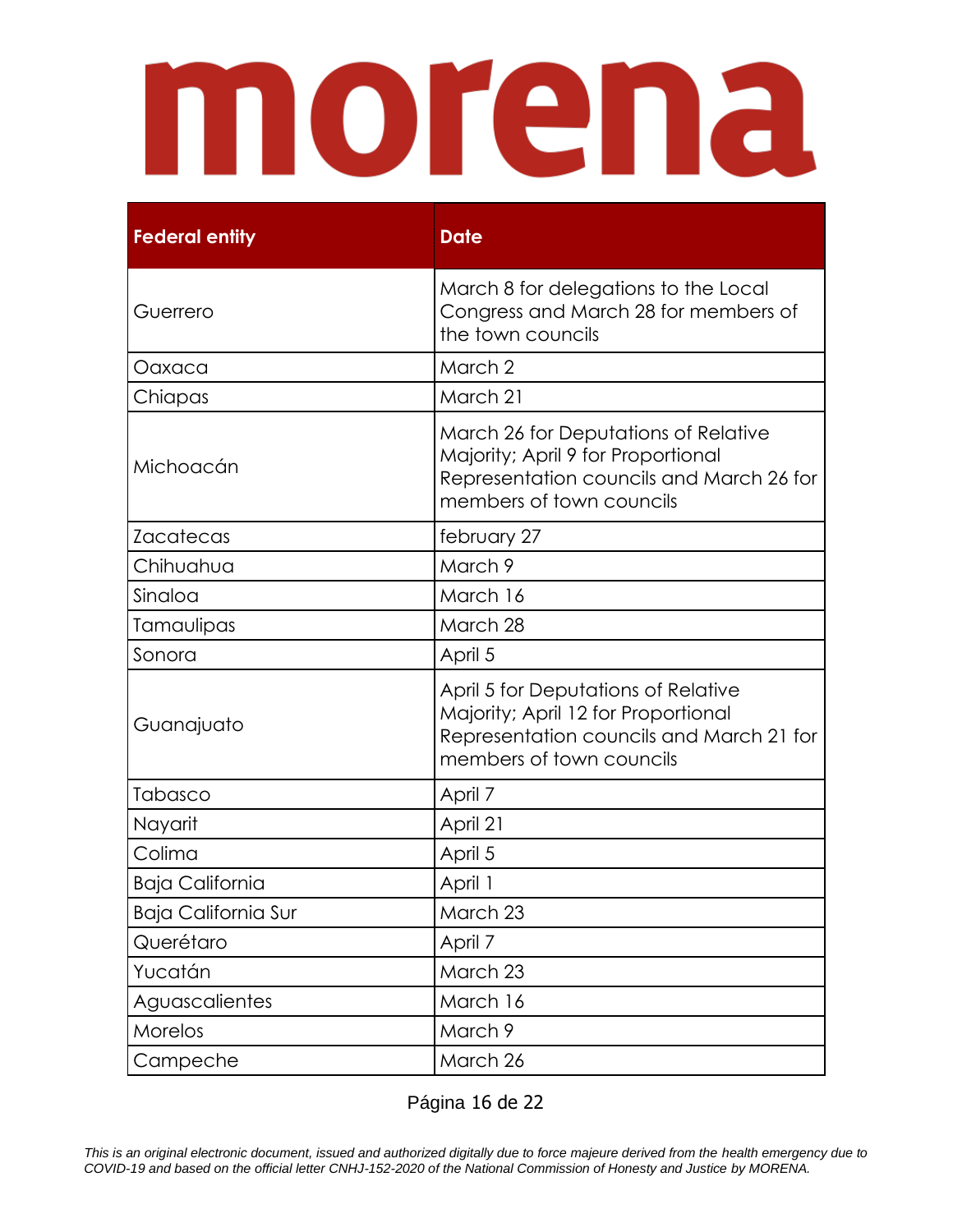# morana

| <b>Federal entity</b> | <b>Date</b>                                                                                                           |
|-----------------------|-----------------------------------------------------------------------------------------------------------------------|
| Tlaxcala              | March 17 for delegations to the Local Congress;<br>April 6 for members of town councils and<br>community presidencies |
| Coahuila              | March 26                                                                                                              |
| Durango               | March 23                                                                                                              |
| Hidalgo               | March 21                                                                                                              |

**Base 8.**To comply with the applicable provisions regarding affirmative actions of gender parity, indigenous communities and peoples, neighborhoods, Afro-Mexicans, young people, people with disabilities, as well as other affirmative actions in accordance with the respective local regulations, the rules for assigning the single-member spaces corresponding to said affirmative actions, as well as the spaces in the respective multimember lists. Therefore, only people who comply with the respective affirmative action may be enrolled or assigned, as the case may be.

For the effective fulfillment of this Base, in the registry of the applicants, they will be requested to express their self-enrollment to any of the priority and preferential attention groups, which will be accredited in the corresponding terms.

In this way, partisan instances will be able to identify and give it the corresponding treatment for the fulfillment of affirmative actions. 10

 $\_$ 

Página 17 de 22

<sup>10</sup> Eg. In the case of Mexico City, this measure will make it possible to identify people belonging to the towns and original neighborhoods or indigenous communities, in order to comply with the provisions of article 40 of the guidelines for the nomination of councils, mayors and councils in the ordinary electoral process 2020-2021, approved by agreement IECM / ACU-CG-110/2020

*This is an original electronic document, issued and authorized digitally due to force majeure derived from the health emergency due to COVID-19 and based on the official letter CNHJ-152-2020 of the National Commission of Honesty and Justice by MORENA.*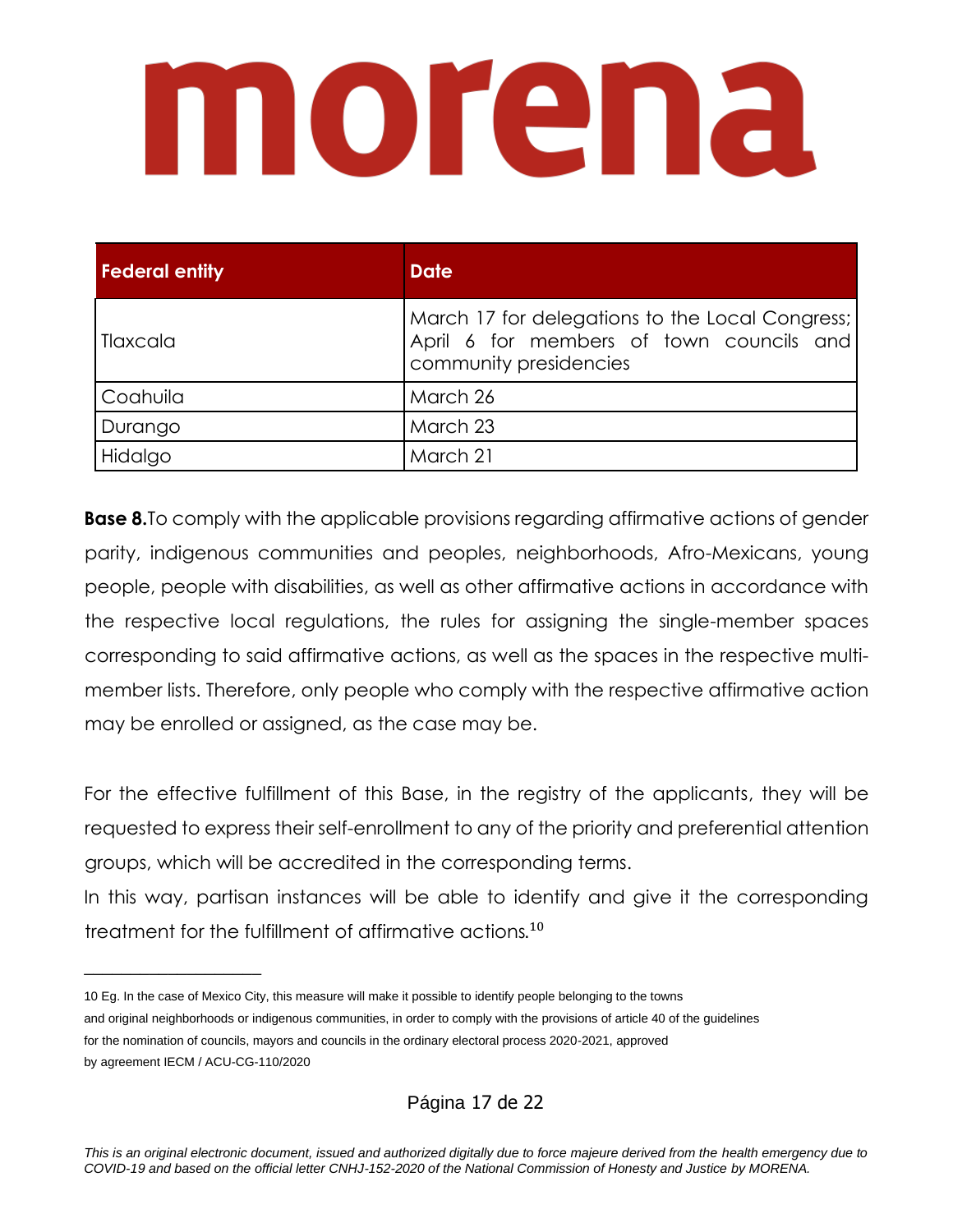In any case, the National Elections Commission may make the necessary adjustments in order to make the affirmative actions effective, respecting the order of priority and positioning that is derived from the insaculations and the corresponding records. The National Elections Commission will promptly issue the guidelines to guarantee the representation of affirmative actions in the respective candidacies for each federal entity in which, for the consideration of the Commission, the local regulatory provisions so require.

**Base 9.** The pre-campaigns will be carried out in accordance with the guidelines issued by the National Elections Commission. In the event that the pre-campaign period has been exhausted according to the local electoral calendar, there will be no place to carry out pre-campaign acts with respect to the candidacies referred to in this call in the respective internal process. Applicants must avoid performing acts that may constitute anticipated pre-campaign or campaign acts. The registration may be canceled or not granted due to the lack of this provision.

**Base 10.**The persons who will occupy the substitutions in the respective candidacies, in any case, will be approved and appointed by the National Elections Commission. In the event that the owner is male, the substitute may be occupied by any gender; in the event that the owner is of the female gender, the substitution will invariably be of the same gender. Likewise, the substitutions will respect the respective provisions of the affirmative actions.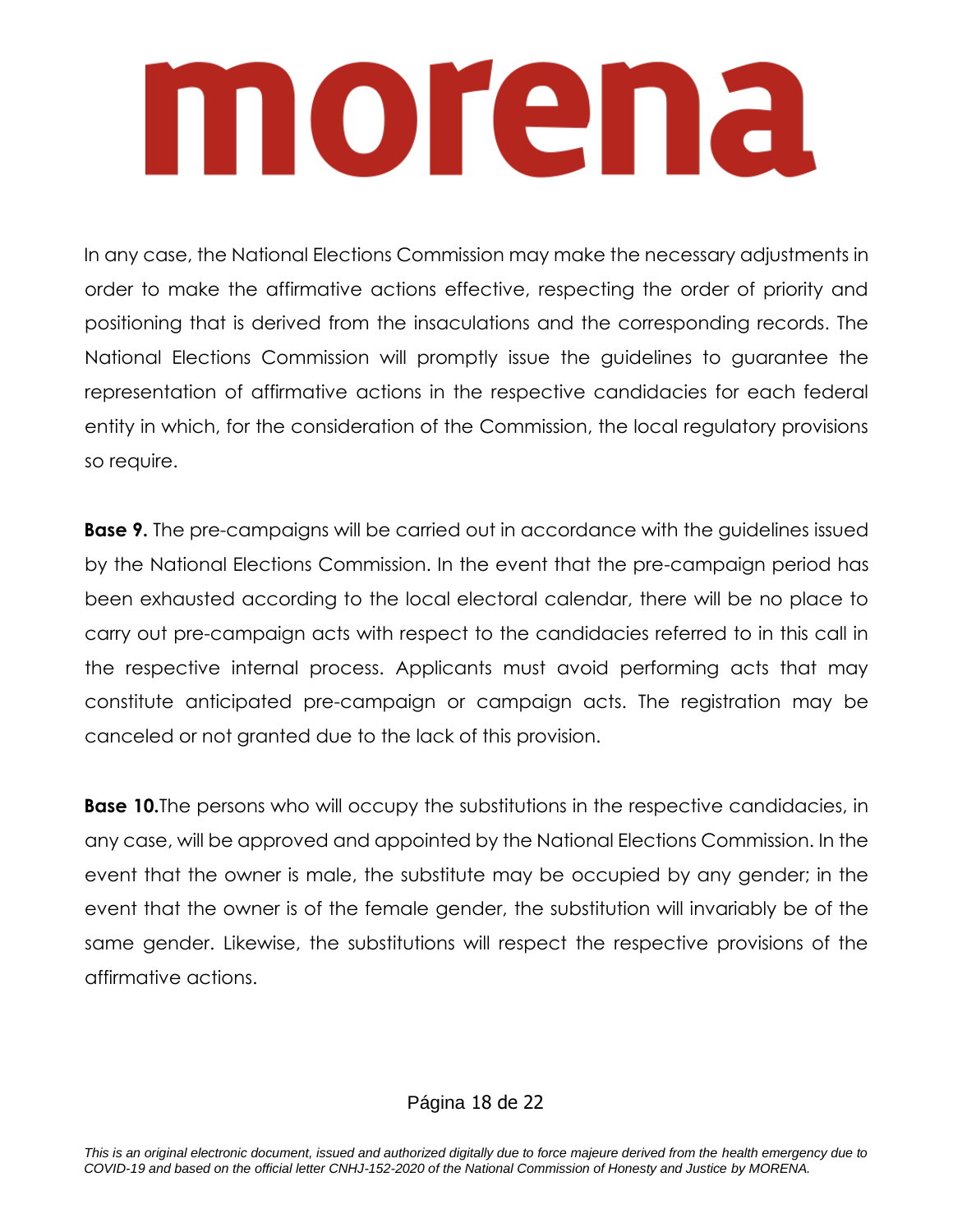**Base11.** The National Elections Commission will make the adjustments, modifications and details that it deems pertinent for the selection and effective nomination of the candidates.

**Base12.** The final definition of Morena's candidacies and, consequently, the records, will be subject to what is established in the coalition, party alliance or common candidacy agreements with other registered political parties, complying with gender parity and the relevant legal provisions.

**Base13.** In the controversy's solution, the amicable composition and alternative means indicated in articles 49o and 49o bis, of the Statute of Morena will be preferred to the jurisdictional ones. In any case, the deadlines established by the electoral authorities for the resolution of intra-party disputes will be respected. Without this being an obstacle to the release of Base 7 of this Call.

**Base14.** Anything not provided for in this call will be resolved by the National Elections Commission in terms of article 44 w. of the Statute.

### **Transit**

**First.** - Be published immediately on the page [https//: morena.si/a](#page-9-0)nd on the stage of the convening body.

Página 19 de 22 **Second. -** In case of addenda, adjustments or errata for their correct implementation or those derived from agreements, resolutions or requirements of the electoral authorities,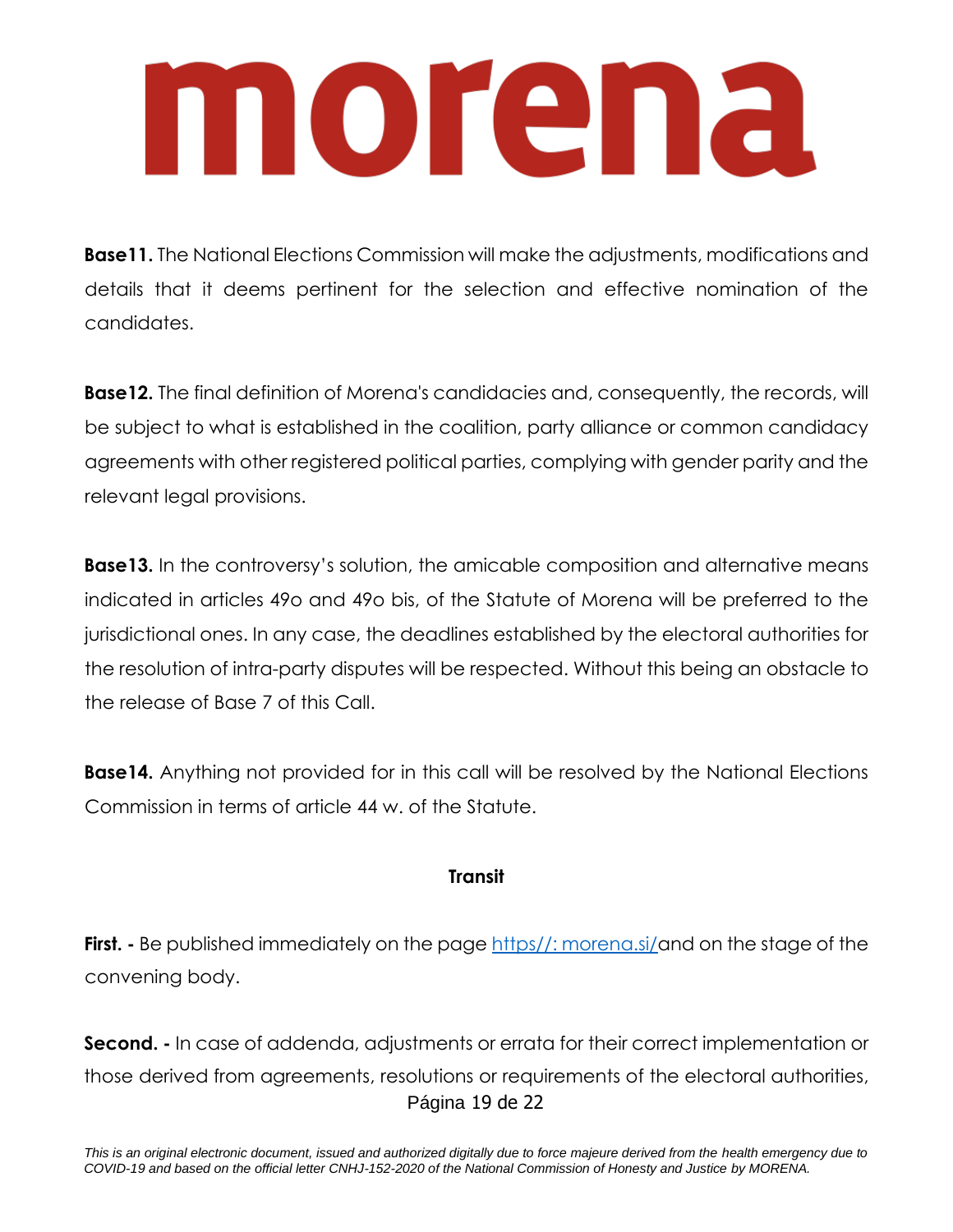the President is empowered; to the General Secretary; both of the National Executive Committee and / or the National Elections Commission for the relief of said preventions.

**Third.** - For the adequate relief of internal processes, the National Elections Commission is empowered to issue, in the cases it deems appropriate, specific guidelines for states or positions in particular.

**Fourth.** - Based on subsection j. of Article 44 of the MORENA Statute, the initiation of internal processes in the respective federative entities is declared for the positions referred to in this Call. Any present or future act of diverse instance in relation to the referred processes remains without effect.

Mexico City, January 30, 2021

### **NATIONAL EXECUTIVE COMMITTEE**

**Mario Delgado Carrillo M. Citlalli Hernández Mora**

President General Secretary

**BASED ON OFFICE CNHJ-152-2020 ISSUED BY THE NATIONAL COMMISSION OF HONESTY AND JUSTICE OF MORENA, IN WHICH THE VIABILITY AND VALIDITY OF THE SESSIONS TAKEN IS ESTABLISHED ON A VIRTUAL BASIS AS WELL AS ITS CONSEQUENCES AND LEGAL AND STATUTORY EFFECTS, IN THE XX URGENT SESSION OF THE NATIONAL EXECUTIVE COMMITTEE, HELD BY TELEMATICS, THE CALL WAS APPROVED WITH A VOTE OF FIFTEEN VOTES IN FAVOR, ONE AGAINST AND TWO ABSTENTIONS, AS STATED IN THE RESPECTIVE ACT**.

Página 20 de 22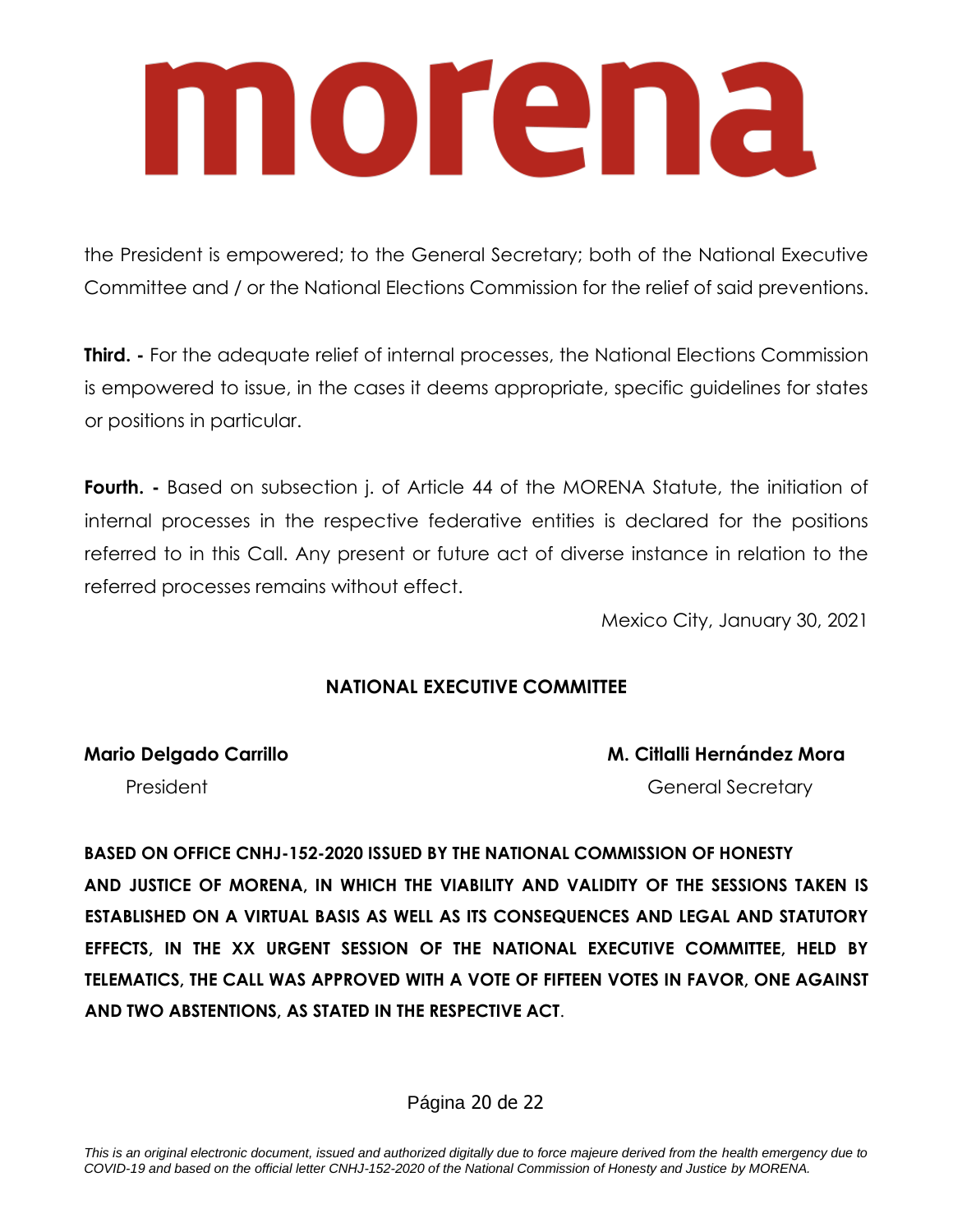**ANNEX I**. Official Letter CNHJ-152-2020





Ciudad de México, 8 de mayo de 2020

**OFICIO: CNHJ-152-2020** 

ASUNTO: Se responde consulta

### morenacnhj@gmail com

C. Alfonso Ramírez Cuéllar Presidente del Comité Ejecutivo Nacional de MORENA **PRESENTE** 

La Comisión Nacional de Honestidad y Justicia de MORENA da cuenta de la consulta formulada por Usted, en su calidad de Presidente y en representación del Comité Ejecutivo Nacional de MORENA, remitida vía correo electrónico el 6 de mayo del año en curso, mediante la cual planteó las siguientes preguntas:

> "Derivado de la situación de emergencia sanitaria que aqueja al mundo y al país ¿es posible que se realicen sesiones virtuales para la toma de acuerdos del Comité Ejecutivo Nacional?

> ¿Serán válidos los acuerdos tomados en dichas sesiones virtuales y sus consecuencias jurídicas?".

La CNHJ, con fundamento en el artículo 49°, inciso n), procede a responder:

PRIMERO.- Tomando en cuenta la situación extraordinaria que implica la emergencia sanitaria en México derivada de la pandemia del COVID-19, aunado a las medidas de prevención ordenadas por las autoridades federales de salud relacionadas con la sana distancia y el aislamiento social, resulta procedente que los órganos partidistas encuentren mecanismos que faciliten el desarrollo de sus actividades políticas, ejecutivas y jurisdiccionales, sin poner en peligro la salud de sus integrantes, de la militancia y la sociedad en general.

CNHJ/C3-DT

Página 21 de 22